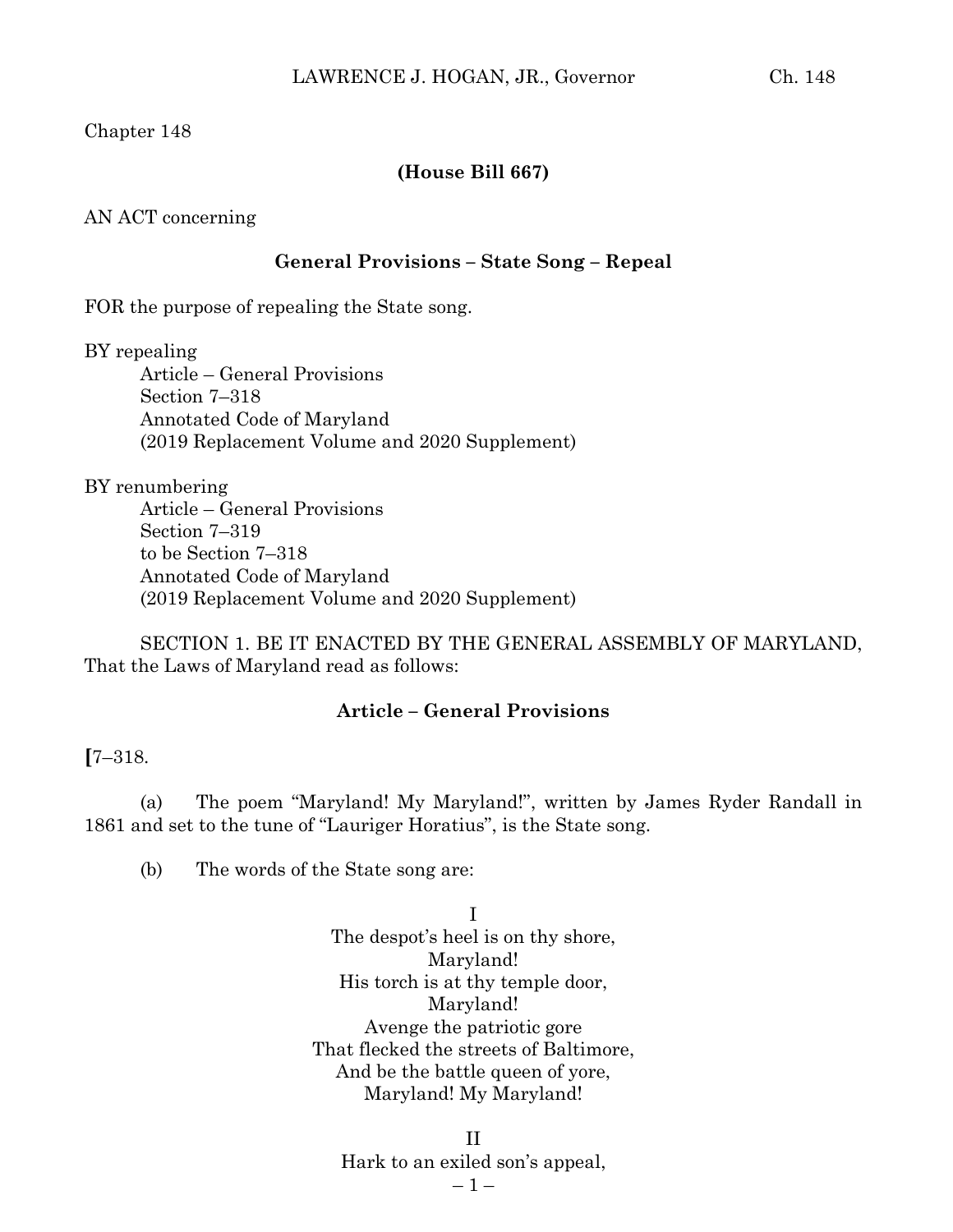## Ch. 148 2021 LAWS OF MARYLAND

Maryland! My mother State! to thee I kneel, Maryland! For life and death, for woe and weal, Thy peerless chivalry reveal, And gird thy beauteous limbs with steel, Maryland! My Maryland!

III

Thou wilt not cower in the dust, Maryland! Thy beaming sword shall never rust, Maryland! Remember Carroll's sacred trust, Remember Howard's warlike thrust,– And all thy slumberers with the just, Maryland! My Maryland!

IV

Come! 'tis the red dawn of the day, Maryland! Come with thy panoplied array, Maryland! With Ringgold's spirit for the fray, With Watson's blood at Monterey, With fearless Lowe and dashing May, Maryland! My Maryland!

 $\rm V$ 

Come! for thy shield is bright and strong, Maryland! Come! for thy dalliance does thee wrong, Maryland! Come to thine own heroic throng, Stalking with Liberty along, And chaunt thy dauntless slogan song, Maryland! My Maryland!

VI Dear Mother! burst the tyrant's chain, Maryland! Virginia should not call in vain, Maryland! She meets her sisters on the plain– "Sic semper!" 'tis the proud refrain That baffles minions back again,